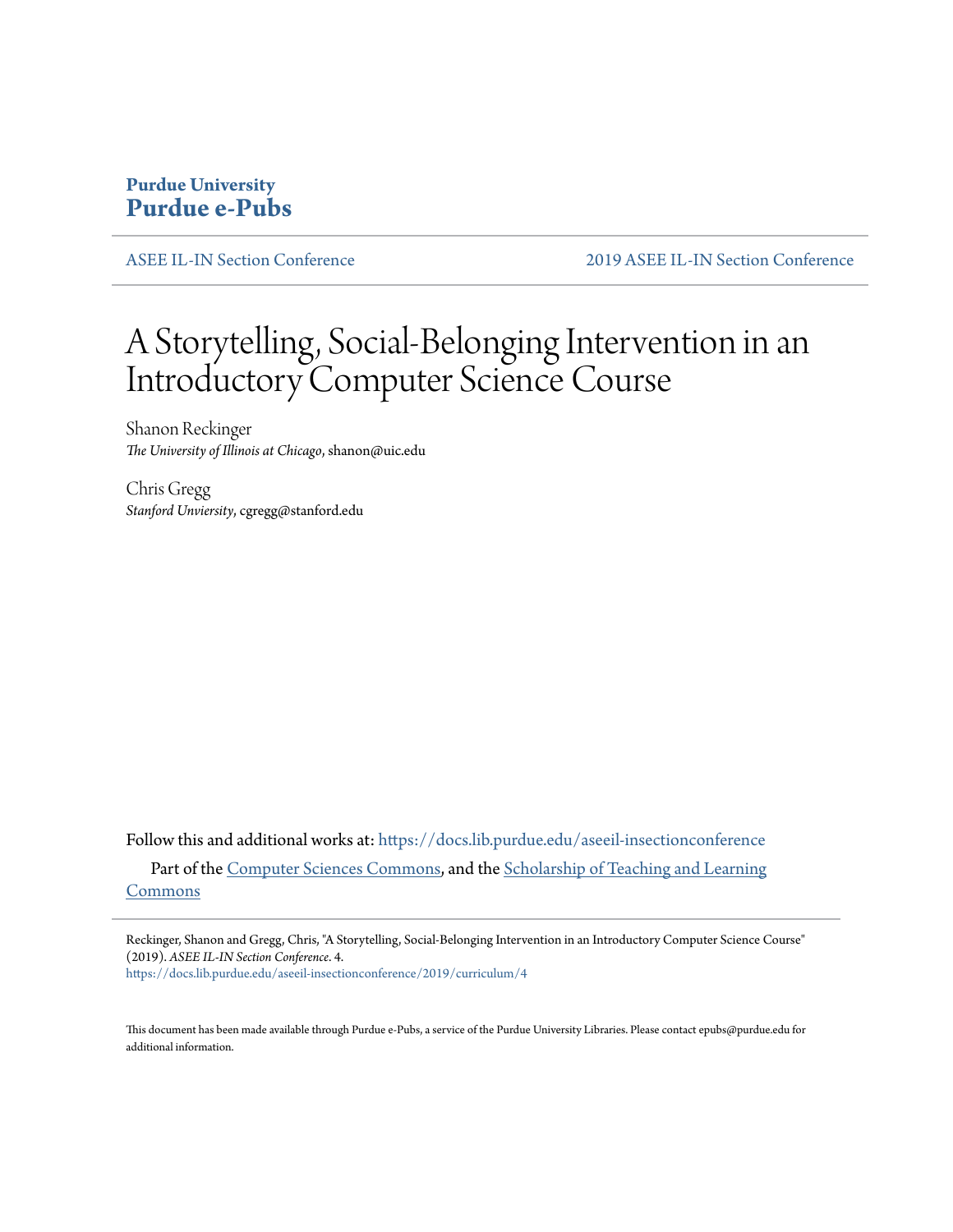# **A Storytelling, Social-Belonging Intervention in an Introductory Computer Science Course**

#### **Abstract**

A brief social-belonging intervention was developed for two introductory computer science (CS) courses. This intervention used storytelling to help improve a sense of belonging and establish the importance of persistence in the classroom. In previous experiments using this one-time intervention (Walton & Brady, 2017) there were significant results. The focus of this paper will be on how to incorporate this type of intervention for retention in computer science undergraduate programs in introductory CS courses. First, recent CS graduates were interviewed about their own struggles and failures in their computer science courses. These interviews were videotaped and edited to follow the storytelling pattern of a struggle, followed by an attribution, and concluding with redemption. Interviewees were selected to represent a diverse group of students including both dominant majority and under-represented minority populations. Second, the storytelling videos (as well as control videos) were viewed by approximately 300 introductory-level students during small group recitation-like sessions. Third, survey data was collected that measured student's perception of their own belonging to the field of CS. Additionally, students were asked to respond to mock scenarios, gathering data on their attitudes and beliefs on how much other students belong in CS. This paper focuses on the design and implementation of this type of intervention, including a sample transcript of some of the stories. Preliminary data was collected from the experiment, but response rate was low due to IRB restrictions and low participant incentive. The standard social belongingness survey questions showed no significant difference between the group that had the intervention and the group that didn't. We also asked students to answer questions about another student's belongingness in CS. Both groups of students agreed that if another student struggles on exams, they should continue their pursuit of CS. The group with the intervention was more like to encourage a friend who was struggling on assignments to continue their pursuit in CS than the students without the intervention. However, the intervention group also reported having parents with higher education than the control group, so this result is not conclusive. This quantitative study will be further explored in the second iteration of the experiment that will have a larger response rate. Lastly, narrative responses have been reviewed for themes across participants and summarized, which helps further motivate the need for this intervention.

#### **Motivation**

From 2015 AY to 2016 AY, there was an 19% increase in number of students graduating with a bachelor's degree in computer science (Bizot, 2016). However, out of the 17,366 degrees awarded and reported to the Taulbee Survey, less than 18% were awarded to women. Just over 3% of these degrees were awarded to Black or African-American students, despite it being the largest minority population in the United States (an estimated 12.7% of the US population in 2016). Additionally, 7.5% of the degrees were awarded to Hispanic and Latino students, despite it being the largest ethnic minority population (an estimated 18.5% of the US population in 2016, Wikipedia). There are many factors and potential explanations for the lack of diversity in the computer science field. Persistence and belonging continue to be important areas of research in computer science education (Katz, Allbritton, Aronis, Wilson, & Soffa, 2006) to help understand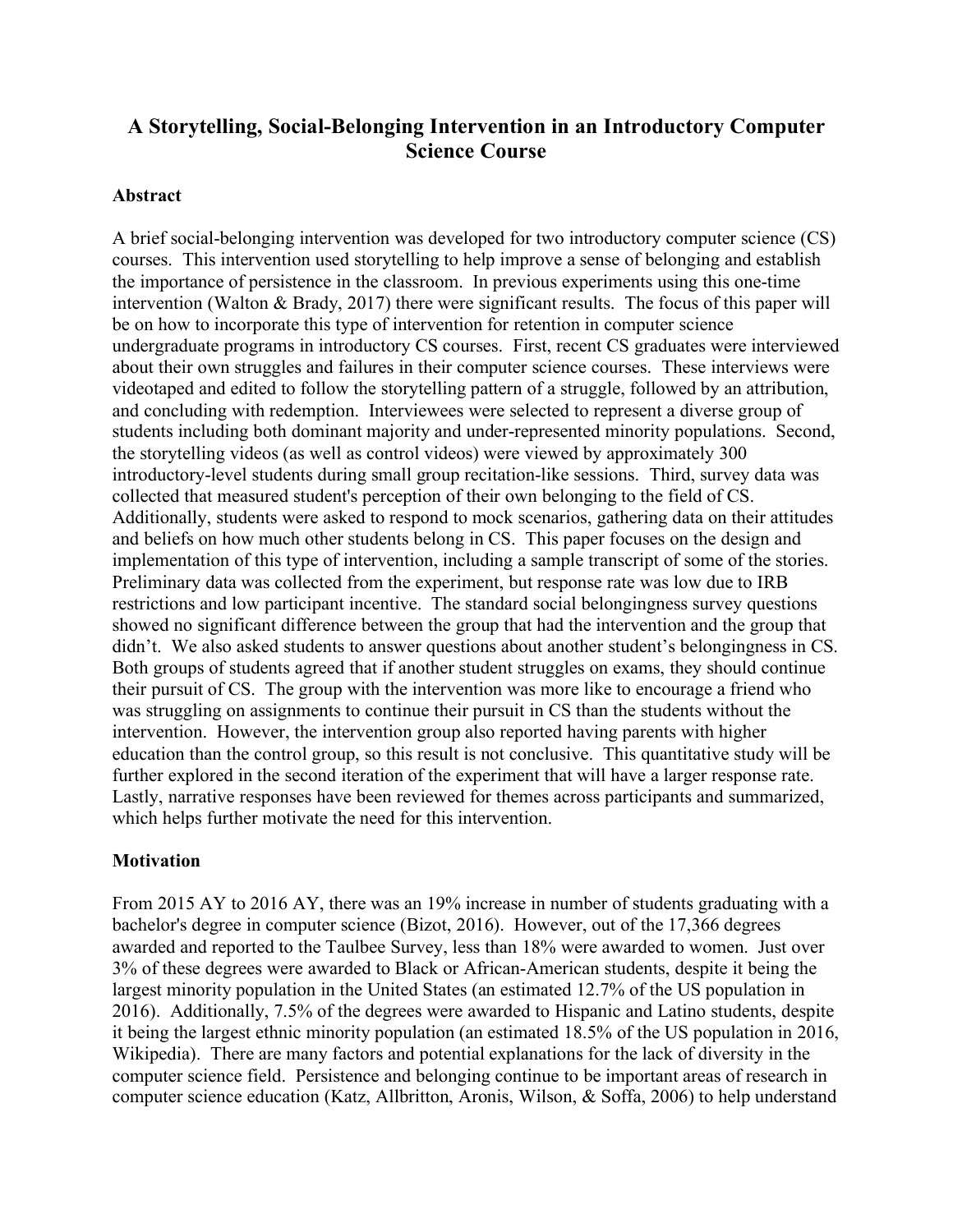why underrepresented minority groups are not joining and are not staying. In this paper, we are exploring implementing social belonging intervention intended to help retain underrepresented groups in the computer science major.

### **Introduction**

The way that students experience learning is socially and emotionally complex. However, there is a rich body of research that allows us to see that students learning is affected by both anxiety and how they attribute their failures (and successes).

*Anxiety*: Math anxiety and testing anxiety are a real barrier for many students (Tobias, 1993). It has been shown that that students with higher math anxiety perform worse in all levels of educations than students who have lower math anxiety (Maloney & Beilock, 2012). There is a lot of evidence that math anxiety robs peoples of working memory (Beilock & Willingham, 2014). The working memory's "space" or capacity is some fixed amount that varies from person to person. It is used to solve problems and reason. If part of the working memory is occupied by anxiety, it is taking away from the fixed capacity that can be used to come up with a solution (Beilock, 2008). There is also neurological data that supports these findings (Young, Wu, & Menon, 2012).

*Attribution:* How students attribute their failures and successes is also tightly linked to how students perform. A study looked at twelve factors to which most influenced success in a computer programming course (B. C. Wilson & Shrock, 2001). Some of the factors includes attributions where students rated possible reasons for success or failure on the midterm exam to (a) attribution to ability, (b) attribution to task ease/difficulty, (c) attribution to luck, and (d) attribution to effort. They also looked at factors like self-efficacy, previous programming experience, gender, and more. The attributions for success/failure were predictive to performance.

This proposed intervention is framed by attribution theory. Attribution theory is a phenomenological approach to the study of behavior. It is approach that focuses on how people explain the reasons for their own and others' behavior. The idea is that two students could take a CS exam and both receive Ds. Student A could be very upset and anxious about this performance and might find it difficult to concentrate. On the other hand, Student B shrugs off the poor performance and studies harder for the next exam (T. D. Wilson, Damiani, & Shelton, 2002). The approach focuses on how the students perceive the causes of poor performance, not the actual causes of the behavior. Attribution theory approaches this problem by not targeting behavior or anxiety, but instead trying to change the attributions from pejorative to nonpejorative ones. The well-known growth mindset (Dweck, 1975) is rooted in attribution theory. Therefore, they argue that you should target student's self-theories about intelligence in order to change those attributions (Claro, Paunesku, & Dweck, 2016; Hong, Chiu, Dweck, Lin, & Wan, 1999; Yeager, Romero, et al., 2016).

Attribution theory also centers on the exacerbation cycle. When a student gets a D on an exam, they will blame themselves and might feel it will never get better. The arousal and anxiety, in turn, make it more difficult for them to perform better the next time around leading to even more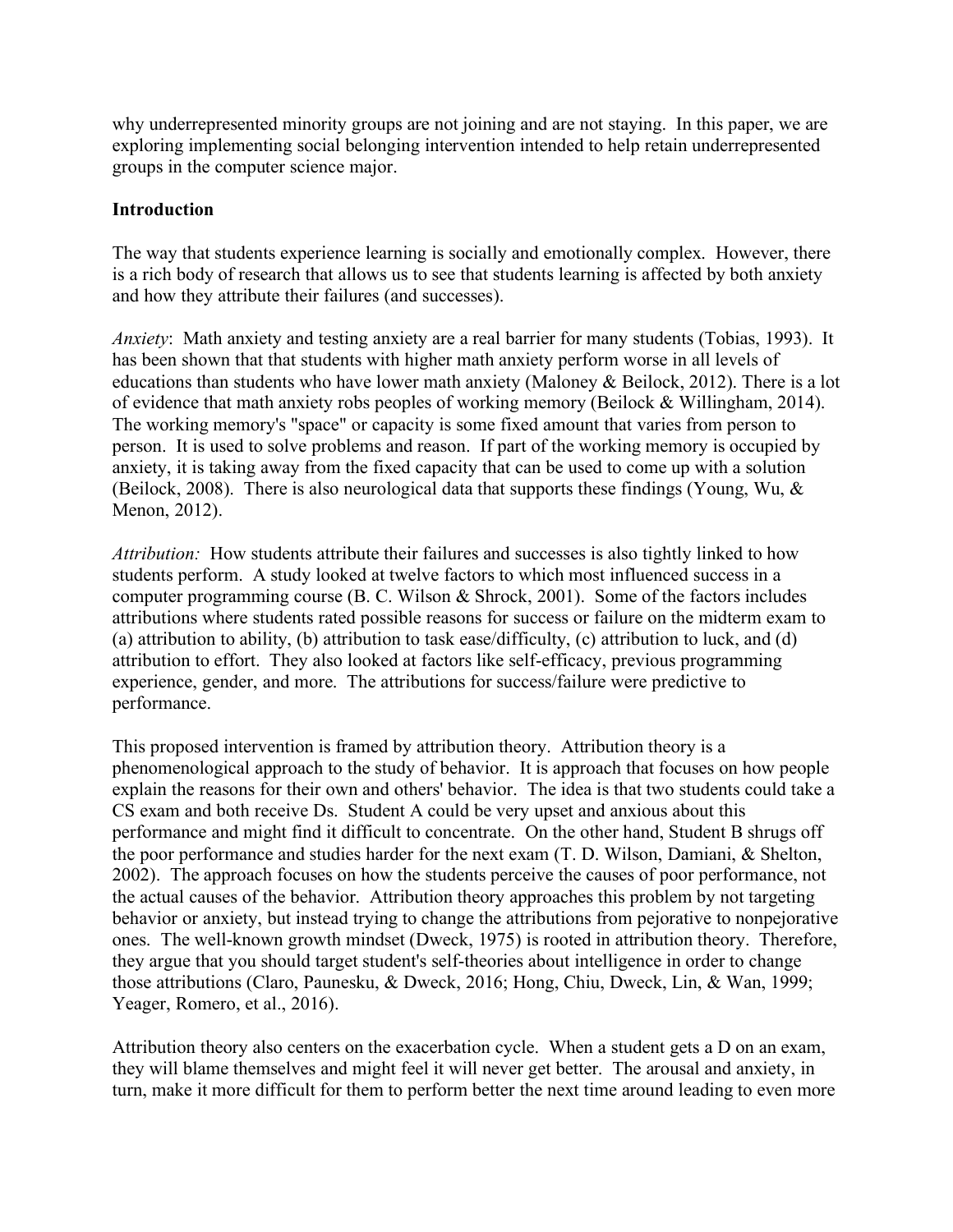pejorative attributions, and the cycle continues. Therefore, some studies have had success with interventions on college students that attribute academic problems to temporary factors (T. D. Wilson & Linville, 1985). This could be as simple as explaining to first year college students that beginning college students tend to experience difficulties, but it gets better with time. In one study, the intervention was interviews of upperclassmen, who spoke about how their grades increased over time (T. D. Wilson & Linville, 1982). The results were significant, in that students who received the intervention had an increased likelihood of staying in college and improved performance in GPA and GRE test score. There have been several other studies replicating this effect (Jesse & Gregory, 1986; Noel, Forsyth, & Kelley, 1987; Van Overwalle, 1989). These studies also show that one-shot interventions have a lasting effect.

It is important for everyone to see themselves as successful and to hear about people similar to themselves who have faced the same barriers (Steele, 2011). This also allows students to adopt an expandable view of intelligence (i.e. you can learn). Other studies have shown that providing narratives can help improve outcomes for a variety of minority populations. One study showed that women who read about the successes of other female mathematicians were able to perform better on mathematics exams than those who did not read the stories (McIntyre, Paulson, & Lord, 2003). While it has yet to be framed in computer science education research in this way, these themes of anxiety and attribution are related to the idea of pluralistic ignorance. Pluralistic ignorance is a situation where the majority of group members privately reject a norm, but incorrectly assume that others accept it. This would be the idea that the majority of students struggle to learn to code, but assume everyone else doesn't. The theory of pluralistic ignorance is common for research relating to college students and heavy drinking (Merrill, Boyle, Barnett, & Carey, 2018) and college students and sexual violence (Kroshus, 2018). Of course, telling stories of these struggles, would help normalize these struggles but also perhaps correct the assumed "norm". Pluralistic ignorance is not the framework of this intervention, however, it has interesting intersections to social belonging in computer science.

#### **Background**

The proposed intervention uses storytelling to help improve a sense of belonging and establish the importance of persistence in the classroom for an introductory computer science course. Similar interventions have been used in other contexts to help improve the sense of belonging for students transitioning to college. The social-belonging interventions use carefully written stories from diverse upperclassmen to convey that worries about belonging in a new school are common at first but dissipate with time (Walton & Brady, 2017). In previous experiments using this onetime intervention, there were significant results. In one study (Walton & Cohen, 2011), African American students who received the social-belonging intervention were less likely to respond to daily adversities during the next week with feelings of nonbelonging, engaged in more achievement-promoting behaviors the next week, and earned higher GPAs the next semester than peers. In another study (Walton & Cohen, 2011), African American students who received the social-belonging intervention earned higher grades through senior year, halving the racial achievement gap. The intervention also increased the percentage of African American students in the top 25% of the class. In another study (Yeager, Walton, et al., 2016), the social-belonging intervention increased the percentage of students who stayed full-time enrolled in college in their first year from 32% to 43% and increased the percentage of ethnic-minority and first-generation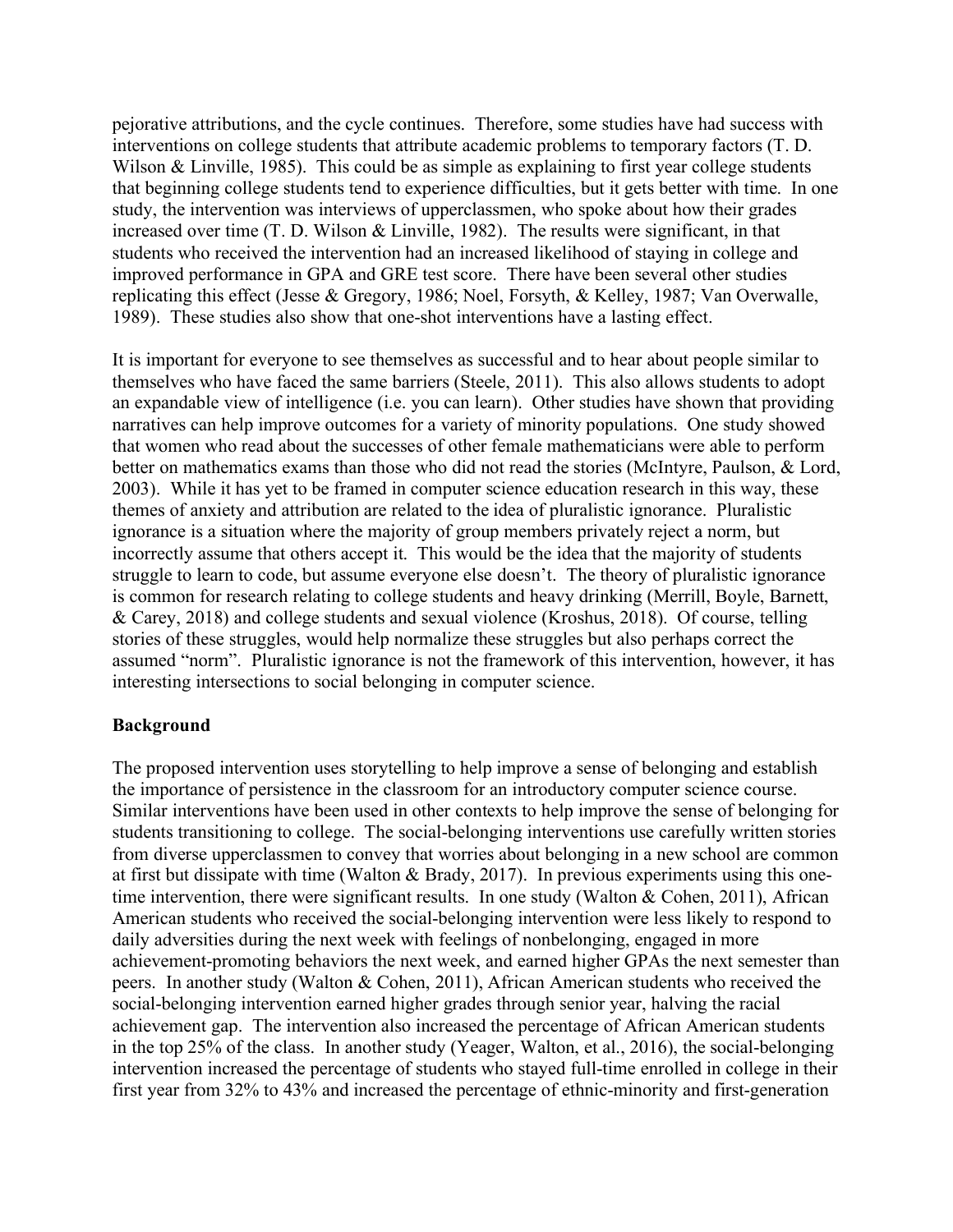college students who completed the first year full-time enrolled by 4%. This type of intervention has not yet been used for the purpose of retention of computer science majors, which is how it was used in the study discussed in this paper.

# **Methods**

This intervention was tested in two introductory computer science courses at a large research university. Recent CS graduates and two CS instructors were interviewed about their own stories of struggle, failure, or anxiety in their computer sciences courses (focused on the introductory level). These interviews were videotaped. Four of these interview transcripts are provided in the following section.

# *Intervention Stories*

Recent CS graduates were interviewed to provide their own stories on failures and struggles in their journey to obtain their CS degrees. They were given the freedom to tell whatever stories they wanted to tell. Here is a sample of what questions they were given to prep for the interview (similar questions were provided about exams and overall courses):

**Homework/Projects:** Have you ever worked on a CS homework/project and either not finished it by a deadline, done poorly on it, or failed it? Have you even received such a poor grade on an assignment that it made you feel like you did not belong in CS, were not "smart", or something similar? Have you ever lost motivation or felt like giving up after receiving feedback that indicated poor performance on an assignment? Did you ever feel like you needed more help than others and couldn't figure out things on your own? Do you have any stories, general or specific, relating to this?

**Redemption**: Did it ever get better? Do you have perspective now that would be helpful for students going through it?

These interviewees were provided a template to frame their stories which started with their failure/struggle/anxiety, followed by an attribution, ending with redemption:

# **TEMPLATE:**

*[Failure/Struggle/Anxiety*] I failed CS103. I felt like I was working many more hours on the homework than my peers, but I wasn't able to finish them and would get low scores, as a result. I felt very discouraged, especially since it seemed like everyone else was doing well. There were times that I thought it meant that CS wasn't for me. However, I stuck with it, merely because I didn't know what else do. I ended up passing it the next time around, but just scraping by. *[Attribution(non-pejorative)]* Looking back, I realize how I did not approach the course right (either time). I feel lucky that I was not too discouraged at the time and that I did not quit. *[Redemption]* Follow up theory courses, like Algorithms, ended up being my favorite. It just didn't click initially.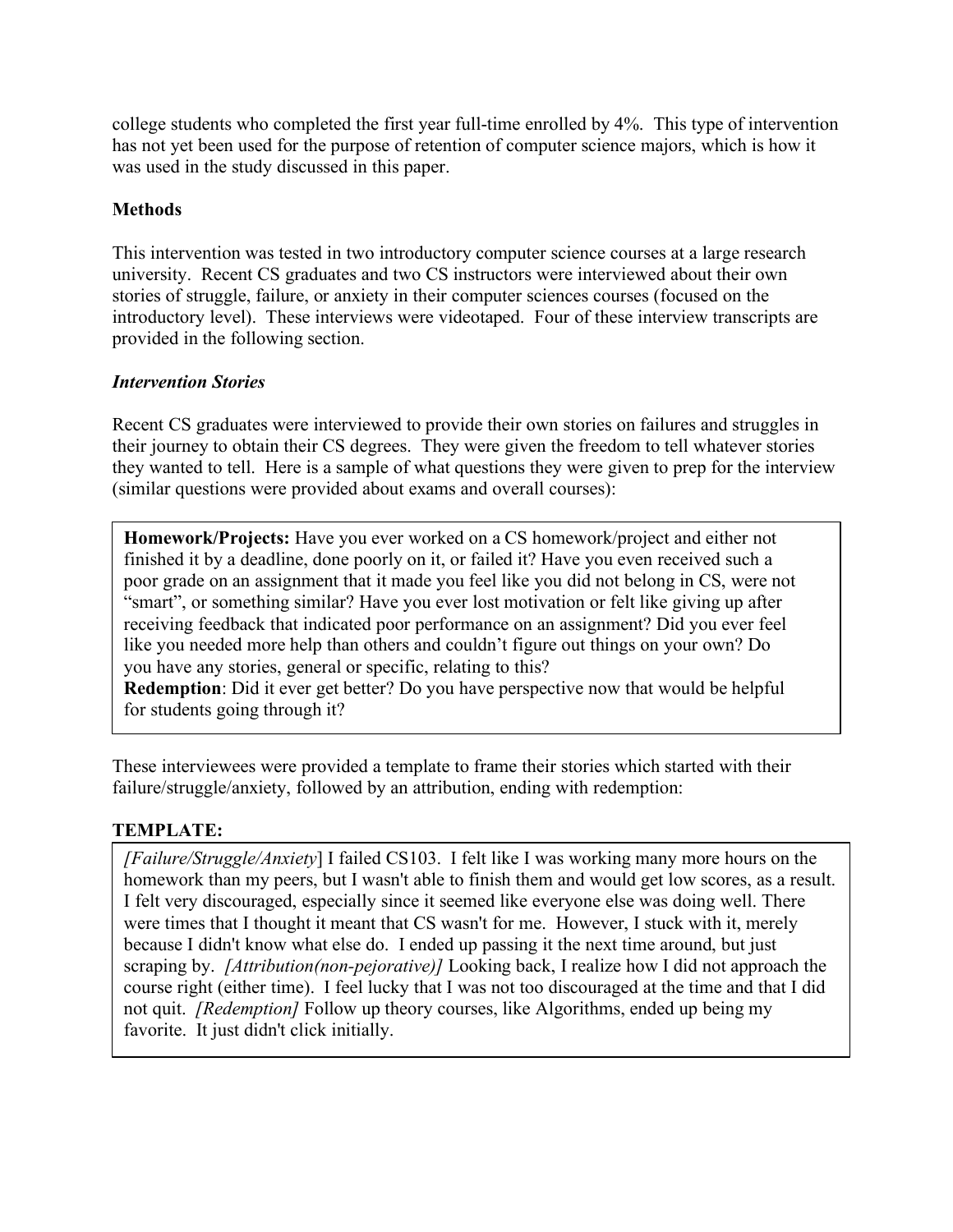Interviewees had the most difficult time telling the failure/struggle portion of their story omitting any attribution (as was requested). Since they all ultimately successfully got through these moments and courses, many of them were quite good a properly attributing their failures. It took a lot of coaching to get them to tell the story as it was in the moment (to back when they were attributing their failure to not belonging in computer science instead of something like having the wrong approach to taking exams). Ten different interviewees stories were videotaped and used in the intervention. They were grouped into two categories: (1) stories relating to homework and general approaches to a CS course (2) stories relating to exams. Interviewees 1 and 2 are samples from group 1 and interviewees 3 and 4 are samples from group 2:

#### **Interviewee 1:**

My name is [...] and I use he/him pronouns. I am currently a [graduate student] and will be graduating in […]. And fortunately after I graduate in the summer, I'll be working at [...]. When I was in my freshmen year, I was taking my first CS class that delved a lot more deeply into how computer systems worked. One of these assignments that we did was called "binary bomb". And I had been working on this assignment for so long. Literally days. And there was this one day, [the assignment was] probably two days late, my friends walked across the lounge and said, "Hey [...], do you want to get dinner?" and I just remember at that moment, I just had one tear fall and it was so sad. I was just so frustrated. Yeah, eventually, I mean like, I probably finished it and turned it in. The hardest thing for me, that I think I needed to do at that time, was to just be able to like reach out to other people and ask them to help me. I found that often times when I am in a place where I feel like I am so behind that I can't even ask other people for help. But it's definitely something that was really tough for me and I am still trying to improve.

#### **Interviewee 2:**

My name is [...]. I'm a queer person who was introduced to programming at a relatively young age. I am currently finishing my [graduate degree in computer science]. When I was taking the [introductory CS] classes here, I got to the last assignment for my class and ultimately had to turn something in that was completely unfinished. It was the first time that I had ever turned in something that just didn't work and that I knew would get a bad grade. I got the assignment back and no surprise, I got a bad grade. I was reflecting back on the experience and realized that it wasn't because I hadn't understood the class, I just didn't give myself enough time. So, I resolved to start my assignments earlier in the future. Since then, I still sometimes don't give myself enough time, but those occasions, sort of, are less dramatic. Even when I don't do very well, I know that it is not a reflection on my ability as a programmer or who I am as a person. It is just a time management thing that I can work on.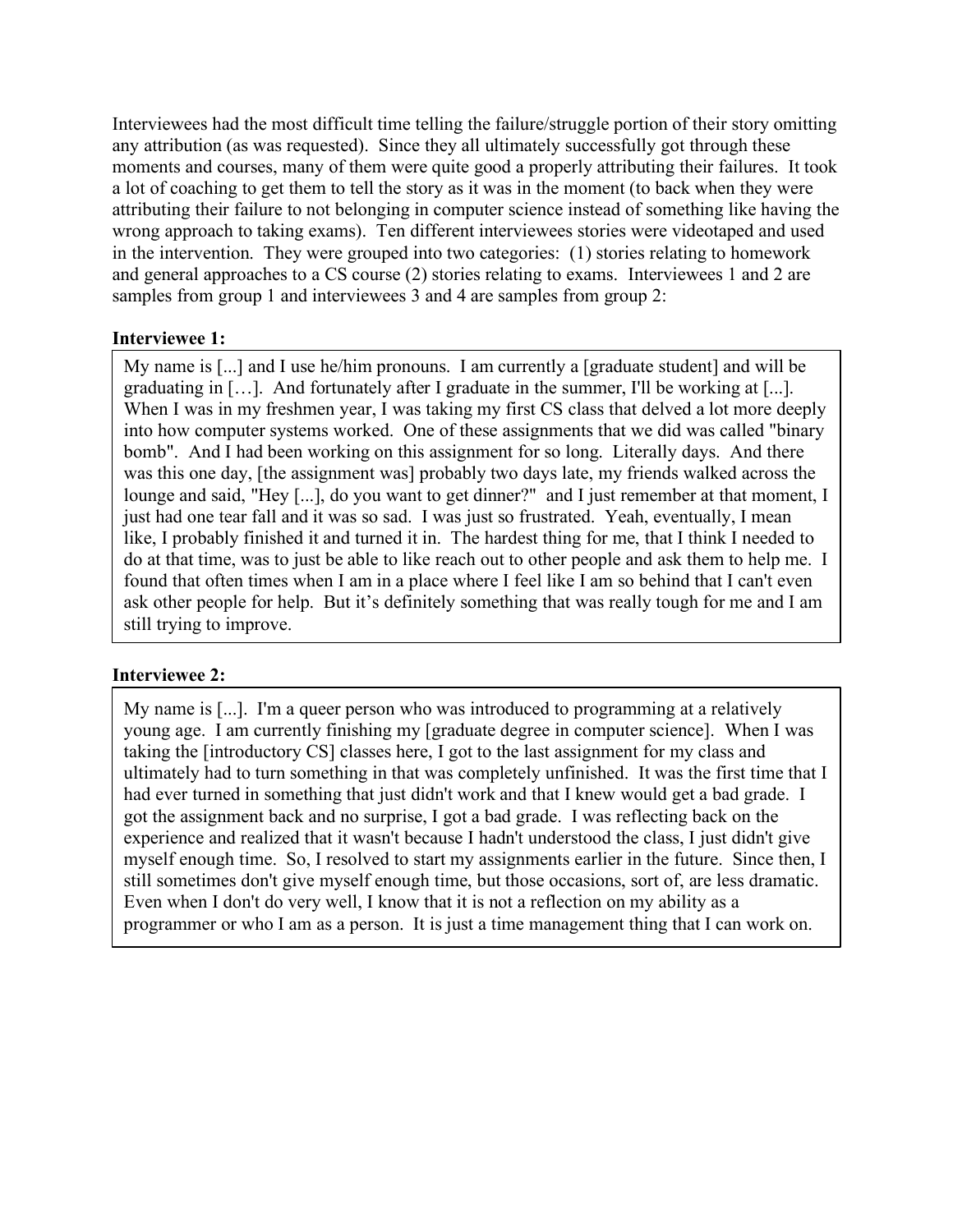#### **Interviewee 3:**

Hi, my name is [...]. I graduated from [...] in spring [...] with a computer science major. I am originally for North Dakota. I now work as a software engineer at a company called [...]. I struggled the most during my winter quarter, sophomore year. I was taking a lot of CS classes. I was very overcommitted. To the point where I remember during the midterm, I was looking at the test and I literally didn't know how to answer any of the questions. I started guessing all over the place. Ended up failing the exam. It was a really tough quarter for me. I wasn't really doing that well. And looking back on it, I was really comparing myself to some of my peers who were taking more advanced computer science courses. Over time, I started to realize that [my school] does a really good job of getting everyone to the same point in spite of everyone coming from really different backgrounds. And I was comparing myself to people who had completely different stories. And that was not something I should have been doing.

#### **Interviewee 4:**

Hi, my name is [...]. I am a current Masters student, [...], in computer science. Currently, [I am involved in teaching and assisting with] the introductory CS courses. I took [an introductory course] when I was a freshman. I really liked the class. I had a lot fun with the projects. But when the final exam came around, I was really unhappy with what ended up happening. I ended up getting stuck on a problem and spending way too much time on it. I came out of the exam just really questioning whether or not computer science is the subject I should be studying or not. And this was something that happened on future introductory class exams, as well. But one of the things that I realized at my time at [my school], especially after [...] helping teach that introductory class, is that exams are really not a measure of whether or not you belong in computer science. They are really testing this one specific instance of whether or not you were able to figure out what the solution to that specific problem was. As long as you are still enjoying the material and excited about what you are learning, you can still be a great computer scientist.

Additionally, each of the interviewees was also asked to tell a story about their favorite CS project or topic, which was also videotaped and used as the control video. These stories were edited such that, in total, the intervention video (and control video, as well) took about 10 minutes of class time. This required using the video editing technique called jump cutting. This also helped keep each story to the template which started with their failure/struggle/anxiety, followed by an attribution, ending with redemption. Most interviewees were not able to stick to the template using a single take on video.

The videos were shown to the students during their weekly problem-solving session run by a team of teaching staff trained to show the video and open up a dialogue to comment or ask questions about the videos. Therefore, approximately half of the students saw the control videos and half of the students saw the intervention videos. The control videos consisted of the same interviewees, but they were talking about their favorite thing about computer science or their favorite computer science project. During the last few weeks of classes, the instructors of the courses sent out a web-based survey. At the end of the survey, students were asked if they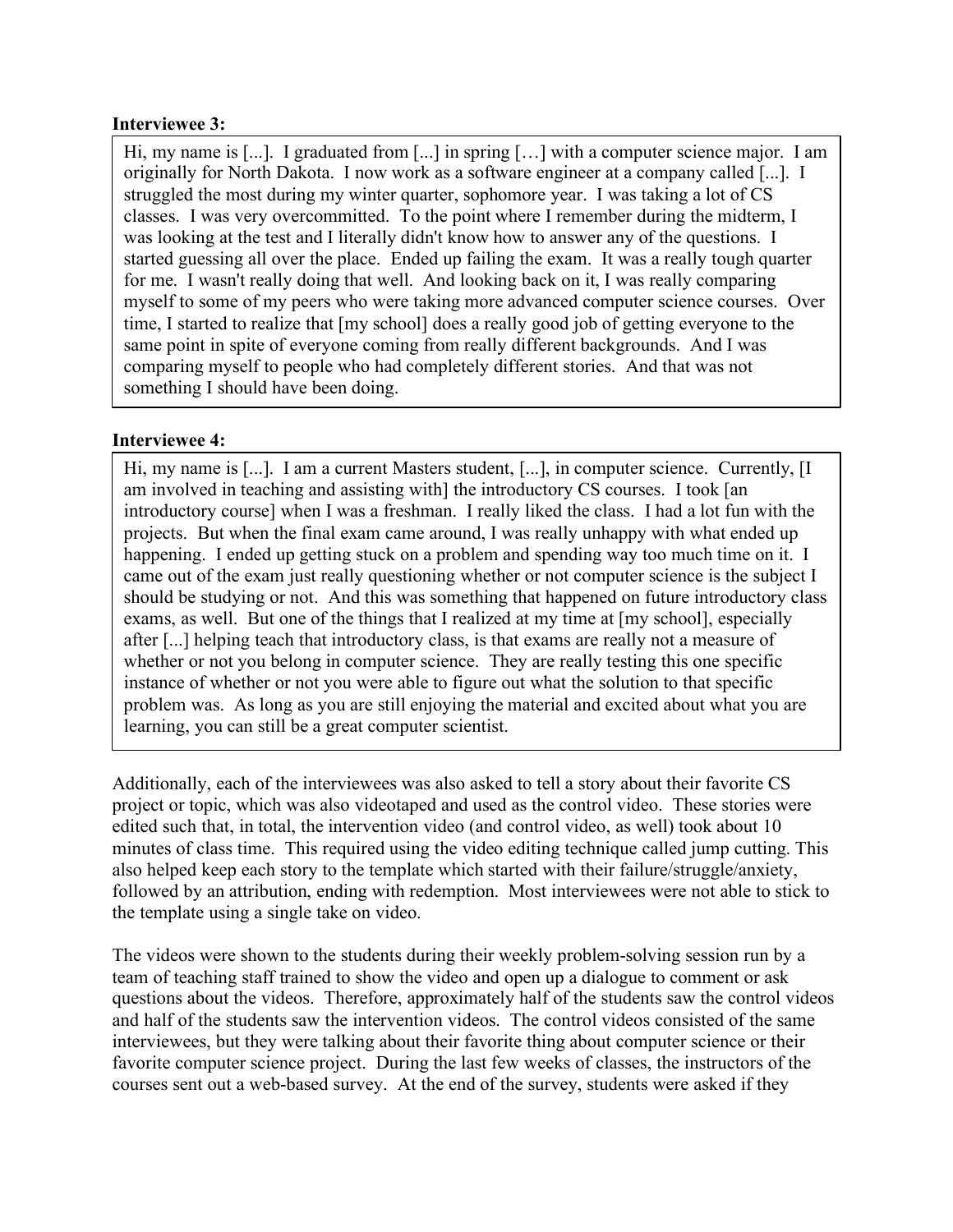recalled seeing either of the two types of videos in their problem-solving sections, which was used to categorizes students into the intervention group or control group.

# *Survey*

There were 377 students enrolled in the introductory courses. Half of the students were part of the intervention group and the other half were part of the control group. The students viewed the intervention and control videos during Week 2 and Week 5 of course the course. The survey was sent out during Week 7 (Week 8 was the last week of the course). The survey was sent out by email to the entire group of enrolled students (Table 1 shows the questions in the survey that are discussed in this paper) and 57 students responded. Out of the students who responded, 28 students met the IRB age requirements.

Our response rate was quite low for many reasons. This first iteration of this intervention was a preliminary one, intended not to disrupt the class as much as possible. The authors ran this intervention with the cooperation of the instructors of the two courses. The instructors agreed to the intervention, as long as it required no more than 10 minutes of class time. As a result, surveys were distributed by email and there not a good enough incentive for students to participate. Also, these courses were during the summer, which means that there was a large population of high school students enrolled. These conditions were known a priori, however, the goal of this experiment was to develop the intervention so that when it was run during the regular academic year, it would be a successful experiment.

| #              | Question                                      | <b>Answer selections</b> |
|----------------|-----------------------------------------------|--------------------------|
| Q1             | "What is the highest level of education"      | 1 is grade school        |
|                | completed by your parent(s) or guardians(s)?" | 5 is graduate school.    |
| Q2             | "Overall, how much did you enjoy the          | 1 not at all             |
|                | course?"                                      | 5 is a lot.              |
| Q <sub>3</sub> | "For me, learning to program has been"        | 1 is extremely difficult |
|                |                                               | 6 is extremely easy      |
| Q <sub>4</sub> | "When something bad happens, I feel that      | 1 is strongly disagree   |
|                | maybe I don't belong in computer science."    | 6 is strongly agree      |
| Q <sub>5</sub> | "Many different kinds of people can be        | 1 is strongly disagree   |
|                | successful computer programmers."             | 6 is strongly agree      |
| Q <sub>6</sub> | "It's easy to know if someone is going to be  | 1 is strongly disagree   |
|                | good at computer science or not."             | 6 is strongly agree      |
| Q7             | "Which picture best represents how well you   | 1 is does not fit at all |
|                | feel you fit in and belong in computer        | 4 is does fit very well. |
|                | science?"                                     |                          |

Table 1: Survey question and answer options (standard social belongingness survey).

In addition to the above standard, validated survey questions used in social belonging studies, students were asked to read two hypothetical stories about someone else's belongingness. The survey questions can be found in Table 2. The stories are found below.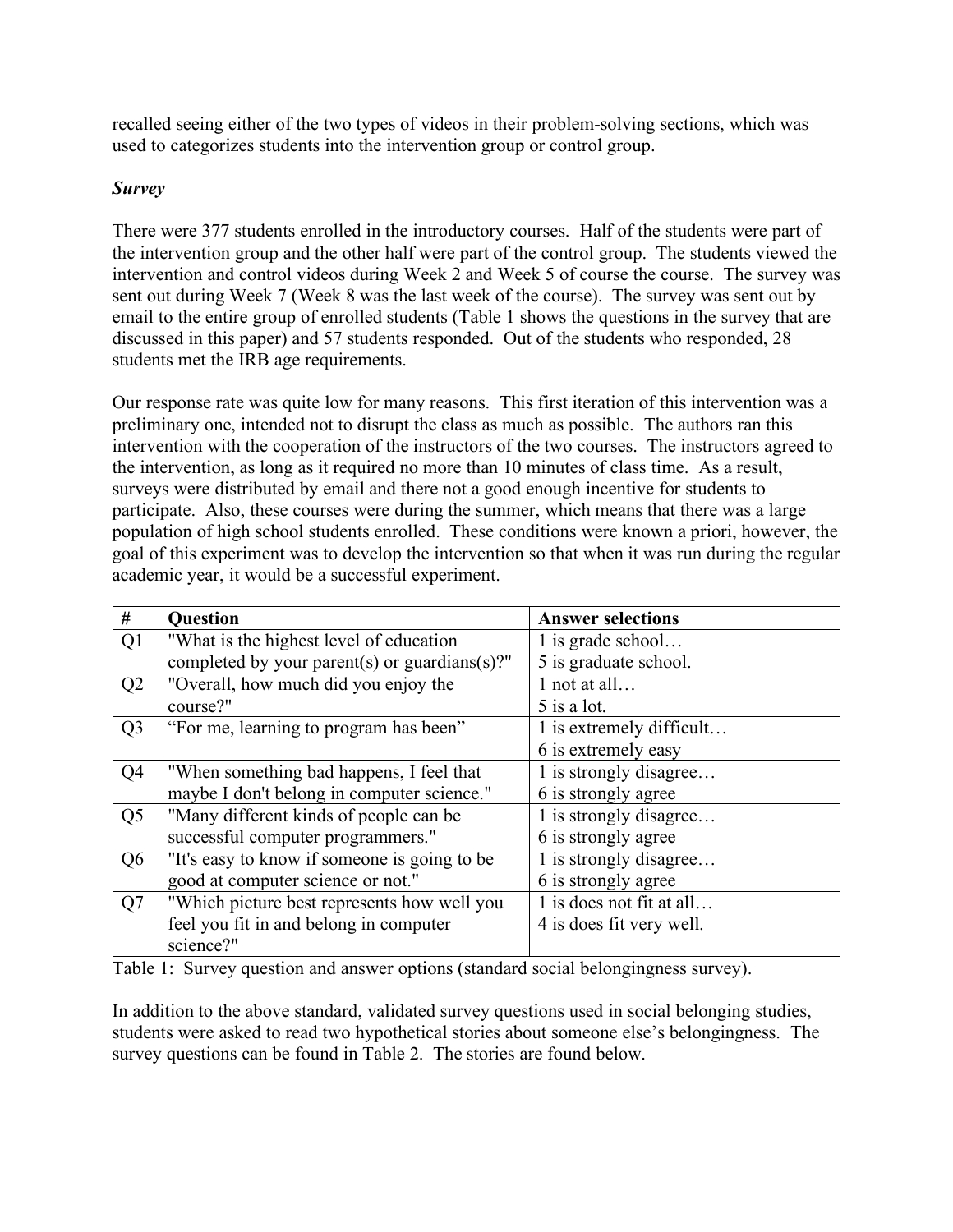*Story 1:* Remy just completed [your course] at [your university]. During the [term], Remy was not able to finish two assignments and received low grades, (in the - bucket) on each. Remy will be taking [the next CS course] the next quarter and is looking forward to it.

*Story 2:* Riley took [your course]. Riley was able to do all the assignments, typically earned a score of a [B]. However, Riley did poorly on the final exam and received a failing grade, but did earn a passing grade in the course. Riley really wants to take [the next CS course], but is nervous they aren't cut out for it.

| #              | <b>Question</b>                                 | <b>Answer selections</b> |
|----------------|-------------------------------------------------|--------------------------|
| Q <sub>8</sub> | "If Remy was your friend and asked for your     | 1 is strongly disagree   |
|                | advice, you would encourage Remy to             | 6 is strongly agree      |
|                | continue with their pursuit of a degree in      |                          |
|                | Computer Science and take [the next CS          |                          |
|                | course]."                                       |                          |
| Q <sub>9</sub> | If Remy was your friend, you would *believe*    | 1 is strongly disagree   |
|                | that Remy should continue with their pursuit    | 6 is strongly agree      |
|                | of a degree in Computer Science."               |                          |
| Q10            | "If Riley was your friend and asked for your    | 1 is strongly disagree   |
|                | advice, you would encourage Riley to            | 6 is strongly agree      |
|                | continue with their pursuit of a degree in      |                          |
|                | Computer Science and take [the next CS          |                          |
|                | course]."                                       |                          |
| Q11            | "If Riley was your friend, you would            | 1 is strongly disagree   |
|                | *believe* that Riley should continue with their | 6 is strongly agree      |
|                | pursuit of a degree in Computer Science."       |                          |

Table 2: Survey questions and answer options (new, not validated).

Lastly, the lead author of this work was on the teaching staff of one of the courses. In the conclusions, some informal observations will be discussed from this experience to help other CS educators get more perspective on this intervention.

# **Preliminary Results**

# *Social-Belonging Survey Results and Discussion*

Table 3 summarizes the responses from the some of the survey questions. The statistics are separated into two groups: S1 is the group of students who had the intervention and S2 is the group of students who did not have the intervention. The most significant differences between the two groups responses is with Q1. The S1 group had, on average, parents with higher levels of education. There were not significant differences in the remaining responses to questions.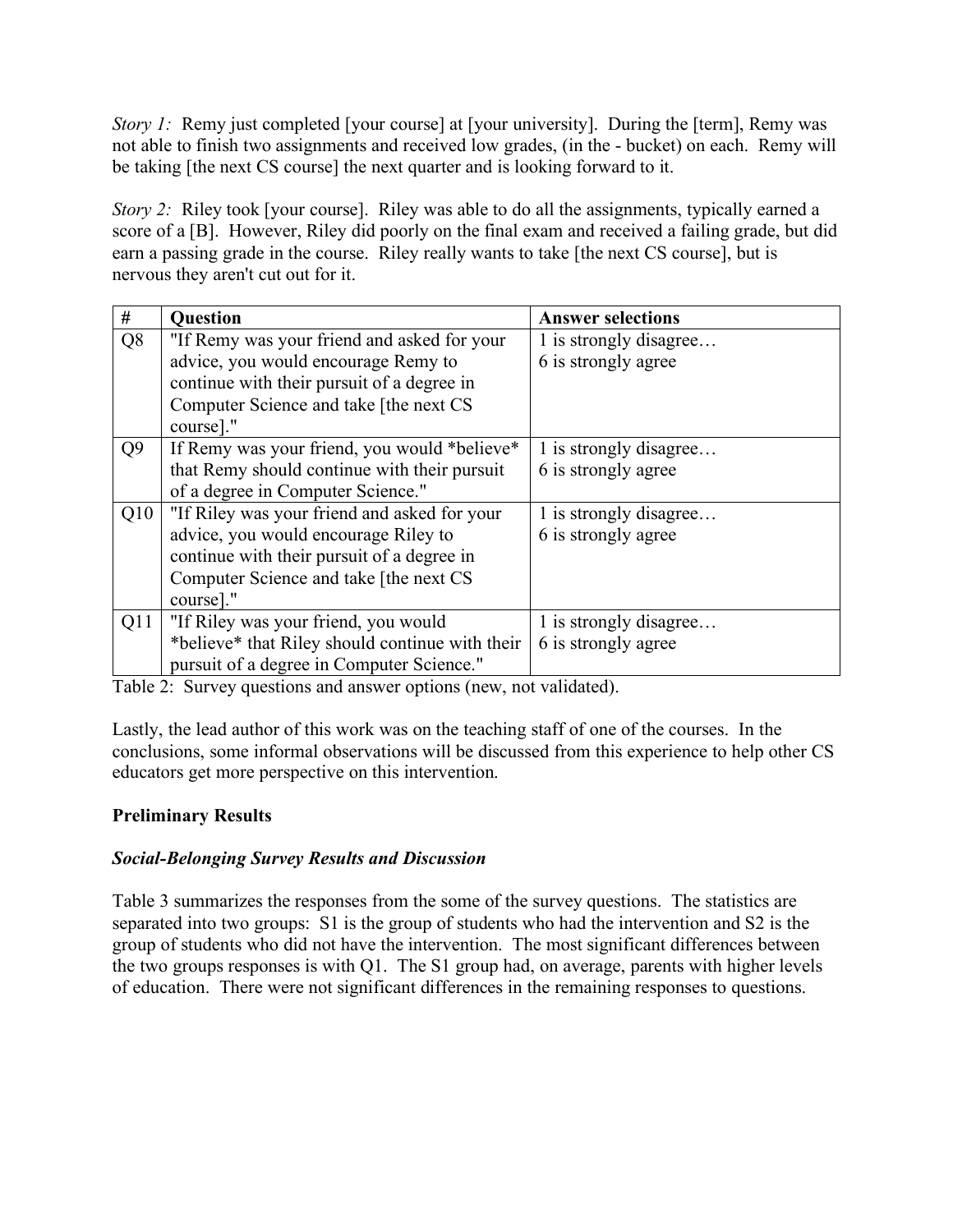| Question       | Mean $(S1)$<br>$n = 17$ | Mean $(S2)$<br>$n = 11$ | p-value |
|----------------|-------------------------|-------------------------|---------|
| Q1             | 4.265                   | 2.955                   | 0.00300 |
| Q <sub>2</sub> | 4.588                   | 4.364                   | 0.223   |
| Q <sub>3</sub> | 3.764                   | 3.636                   | 0.383   |
| Q4             | 2.706                   | 2.545                   | 0.388   |
| Q <sub>5</sub> | 5.118                   | 5.182                   | 0.428   |
| Q6             | 3.941                   | 4.000                   | 0.465   |
| O7             | 2.647                   | 3.091                   | 0.057   |

Table 3: Preliminary statistical results for validated social belonging survey questions, where S1 is the group of students who had the intervention and S2 is the group of students who did not. The p-value was calculated using an independent t-test.

The statistical results from the questions asking the students to think about the belongingness of someone else are summarized in Table 4. The results from these questions indicate that students from the S1 group were more likely to encourage their friend who struggled with completing programming homework assignments to continue with their pursuit of computer science than the S2 group. However, given the statistical difference on Q1, this is not a conclusive result. It is also showing that students from both groups would encourage a friend who scored below average on CS exams to continue with computer science, which should be encouraging for more educators.

| Question | Mean $(S1)$<br>$n = 17$ | Mean $(S2)$<br>$n = 11$ | p-value |
|----------|-------------------------|-------------------------|---------|
| Q8       | 4.353                   | 3.364                   | 0.0417  |
| Q9       | 4.235                   | 3.455                   | 0.118   |
| Q10      | 5                       | 5.273                   | 0.204   |
| Q11      | 5                       | 5.091                   | 0.387   |

Table 4: Preliminary statistical results for hypothetical story responses, where S1 is the group of students who had the intervention and S2 is the group of students who did not. The p-value was calculated using an independent t-test.

#### *Narrative Responses*

We asked students at the end of the course to tell us "their stories" on experiences with failure and struggle. There were 19 narrative responses received. These were broken up into themes and there were six that described struggles and failures relevant to this study. The other themes found were describing what they liked about the course (5 responses), critiquing the course (3 responses), describing why didn't have any struggles or why they did well (3 students), and giving tips to future students on how to succeed (2 students). The six narrative responses below were chosen because they were the only stories where students described failures or struggles that they were not able to overcome complete by the end of the course.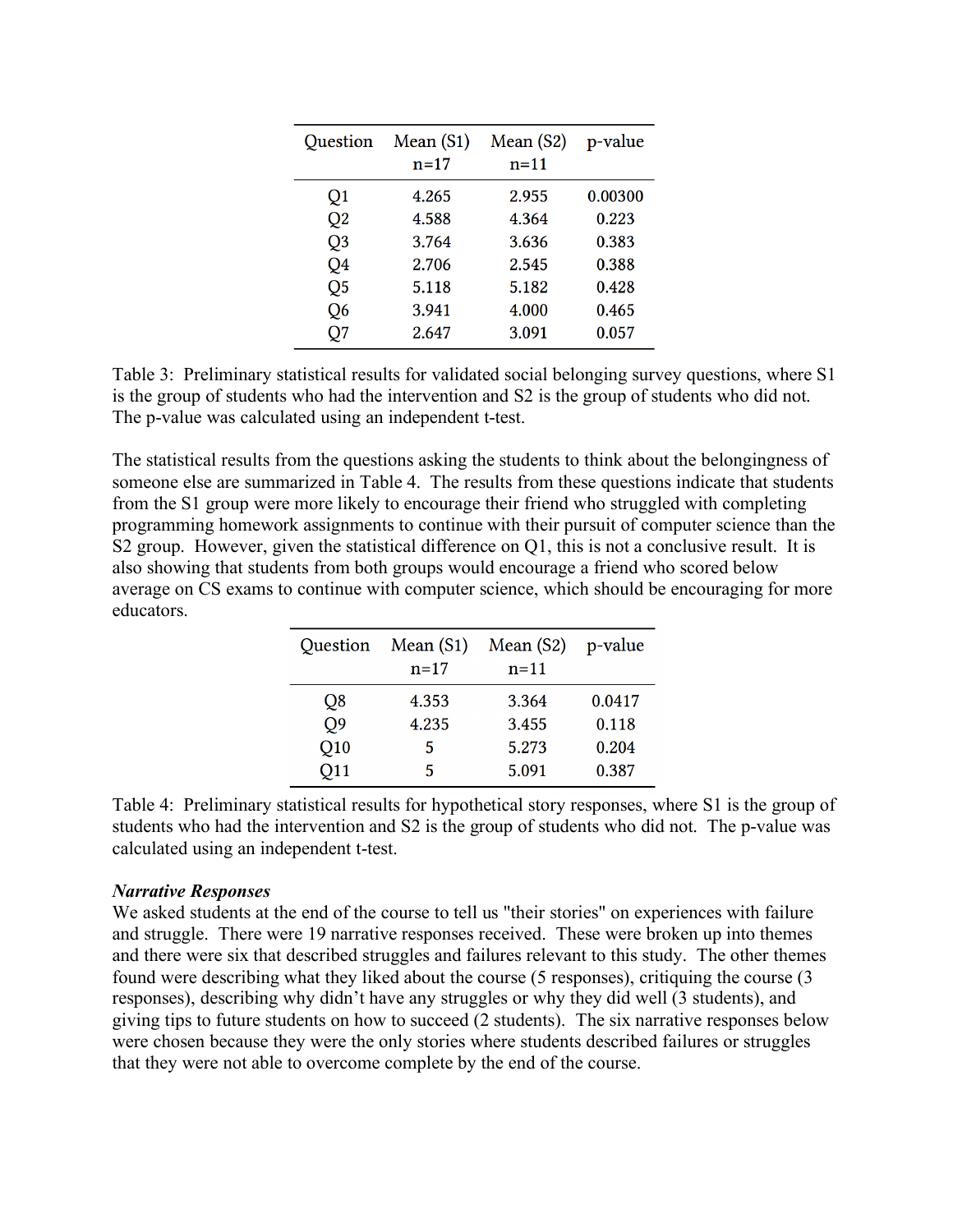*Student 1 (from S2)*: I believe I understand most of what is going on in the class as well as the assignments. In fact, I do fairly well on them, given that I am able to constantly check the output and make amendments to my code as I go along. However I struggle greatly during exams because I am unable to check the output of my code and I fail to visualise what goes in my code in an abstract manner. Once, I asked a friend to help me debug one of codes. I told him "I don't understand what is going on here." I was flustered at that point. He looked at me reassuringly and told me "Some people are not gifted to code well", looked away and continued "I think you are one of them". I guessed that made me question if my lack of ability to visualise my code in an abstract manner significantly hinders my ability to be a good coder. Perhaps I was never a very good coder myself or perhaps this is all new to me. Learning a new 'language' has always been difficult to me, for that I am dyslexic. But till today, I am still not confident that I have the abilities to code well, as I see my peers soaring through the course somewhat effortlessly?"

*Student 2 (from S2):* I got mostly good scores on the homeworks but there were two assignments I couldn't finish / figure out. I studied hard for the exams but it always took a long time for things to actually \*click\* and so I often didn't finish in time or was not able to implement the actual code (versus pseudo code). When I couldn't figure out an assignment, I felt pretty bad and like I was dumb or not good enough for programming. The week before the final, I reached out to a friend who graduated in CS at a different school. She came over and we worked on some practice problems together and she reviewed difficult concepts for me that I was too embarrassed (or felt like it was too late) to ask in the class (on Piazza). She encouraged me that I was actually better than I thought (that I was understanding the logic and stuff but just had difficulty with getting it all written out) and that she had some of the same struggles when she was a student. Though I don't think I will pursue programming as a career, I no longer think I'm too dumb for it and I believe if I continued to practice and apply it, things would start coming more naturally.

*Student 3 (from S1)*: I have enjoyed the class and the assignments a lot. It was great to have [help center] to support us through the assignments. I was very excited with the class until shortly after the midterm exam, when I learned that I scored below average. At that point I felt that I was not good at computer science and became discouraged. I have continued to enjoy the classes and the assignments, and I am happy that I have learned a lot. However, now I very nervous about the final exam.

*Student 4 (from S1)*: I work slower than my peers in my opinion. I always have. I get accommodations for double time on tests. I put in a lot more time compared to my peers in my opinion to be sure I do well on assignments. It's hard to have the time for all the extra time things take but I do my best. I was very surprised by how much time coding took for this class, even while having a partner help. I definitely felt discouraged at many points throughout the course and I even now question whether CS is right for me and my career. I will continue to stick with it though. Watching those videos about others failures in CS definitely made me feel comforted that I'm not alone. It made me realize that CS is just hard, for everyone, not just me. And that each person has different things in CS that they are good at and bad at. For CS to be the right fit for a person, I think that person just has to be mindful of their skills and try not to judge themselves. I hope employers are okay with differences in CS abilities of their employees. I think as long as a person enjoys it and is decent, CS could be a good fit for them. Despite this, I'm still hesitant about myself and my future in CS. I'm definitely comfortable asking help. I've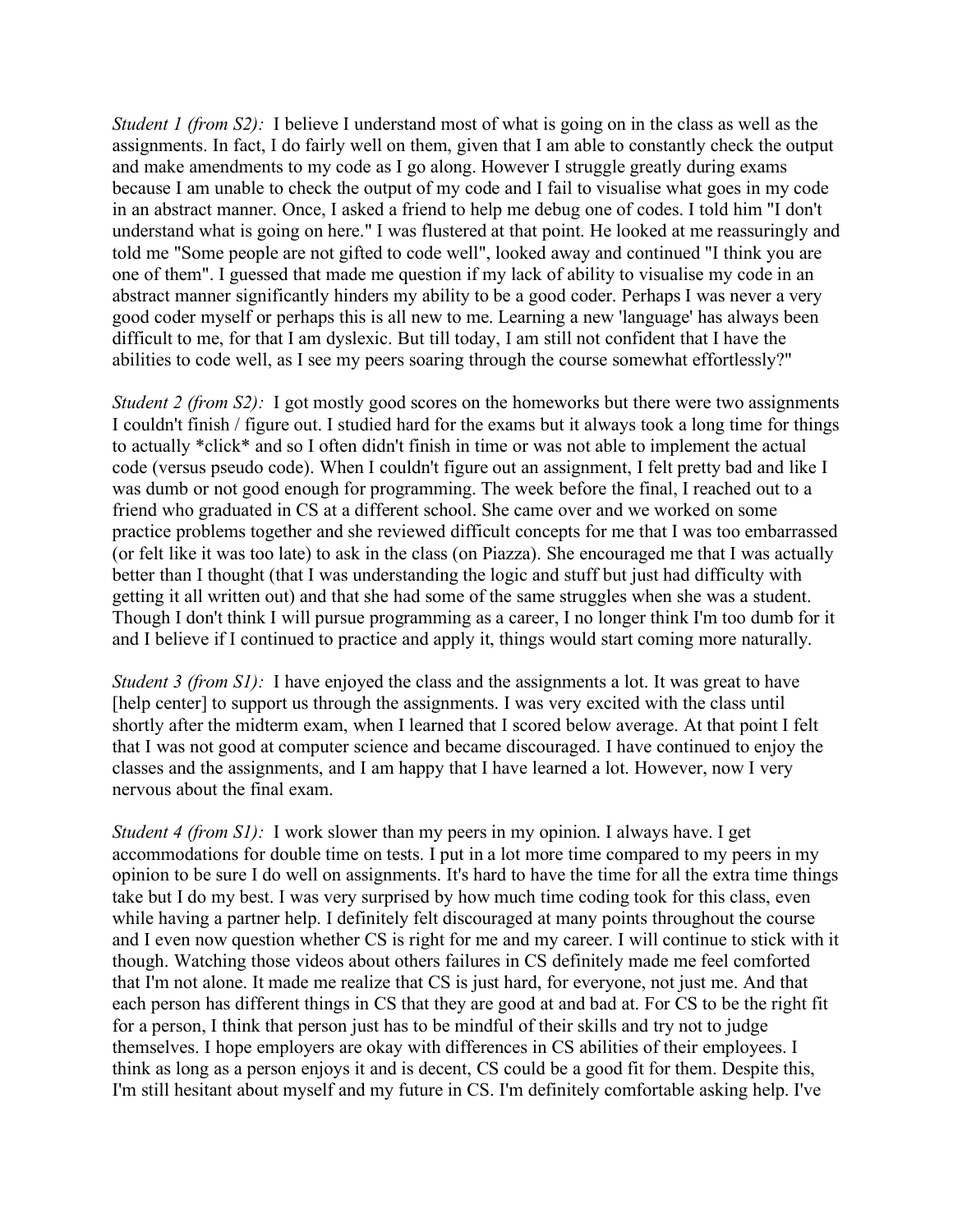learned this early on that asking for help is the only way to ensure I get better without wasting so much of my time trying to ignorantly/naively figure it out myself.

*Student 5 (from S1)*: I think taking it over the summer definitely had an impact on my experience -- I lived off-campus and rarely attended lectures (instead watched them online) and did all of my homework solo (with the exception of the [help center]). It was pretty solitary, and at times I really wished for a peer that I could go to for questions on days where I couldn't go to the [help session]. I loved the work, but I had to spend a ton of hours to learn the material. I don't think I would have gotten the grade that I did if this hadn't been my only class. I am definitely pursuing [the next CS course in the sequence], but I still feel a bit like an imposter in the CS major because of how long it takes me to grasp the concepts. I'm assuming taking the class on campus with peers will make a huge difference.

*Student 6 (from S1)*: I really enjoyed the course, but had difficulty managing it at times due to a full-time job, attrition on my team at work during the course period and an overlapping job hunt of my own. As an [online] student who had over-allocated myself during the course period, I was a bit more removed than I would've liked from interaction with the course staff. I relied on being able to utilize the background I have to figure out as much as possible on my own, which was good and bad. I definitely got nervous before both exams and feel I did not perform up to my abilities on them (particularly on the final) due to not being well-rested enough since I was trying to juggle too many things. That said I really enjoyed the course and would love to continue my CS education at [school] in the […] program for now and hopefully in the MSCS program down the line.

It is really interesting to read the stories from Student 1 and Student 2, since they both did not receive the intervention. Student 1 had an experience quite detrimental to their sense of belonging that could have possibly been quite alternated by the intervention. Student 2 luckily experienced the intervention naturally in their own friend group and indicated that it did just what it was intended to do. Student 3 indicated that they experienced some failures, but did not indicate that the videos helped them cope with those struggles (however, it appears that they have coped somewhat well). Student 4 is the poster child for this intervention, describing exactly the types of emotions and thoughts that this intervention is designed for. They are also able to demonstrate that this is a complex issue that is never "fixed", even if a student does complete a computer science degree and start working as a software engineer. These feelings of not fitting in and not being good enough will likely always been something to cope with. Student 5 (as well as a few other students) demonstrated this idea of pluralistic ignorance that they felt they were the only one who took a long time to figure out the projects, assuming the majority of students finished them without any problems. Finally, Student 6 was an example of a student who experienced some struggles but was able to attribute to something that could be changed rather than not belonging. Some of the other themes of these stories were students who "critiqued the course" or "gave advice to future students". These stories differed from Student 6 because they never described explicit struggle or never admitted to struggle, but perhaps hinted at it by indicating what did not work in the course structure or by discussing a skill/habit they developed that worked well.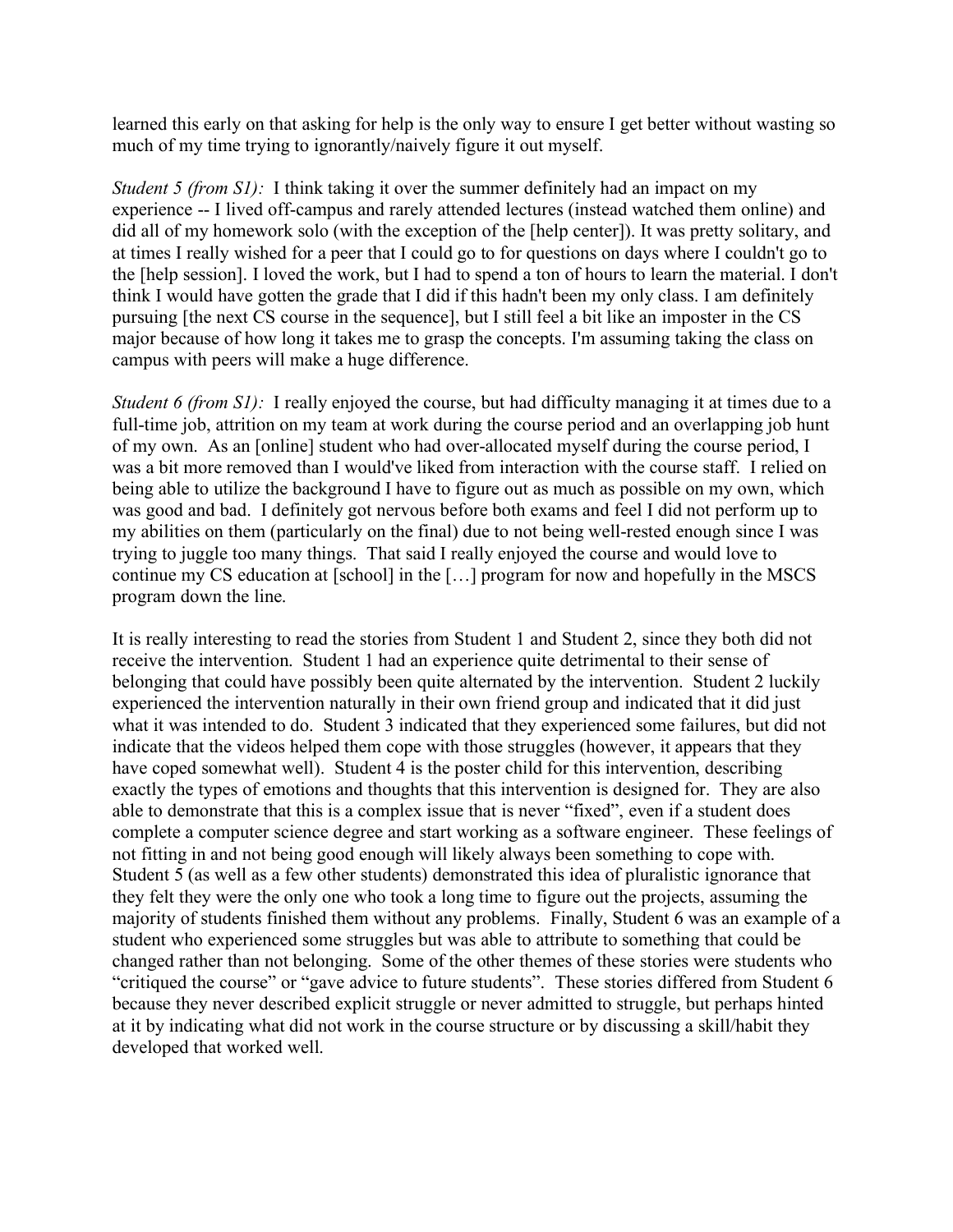#### **Conclusions**

This paper describes a social-belonging intervention in an introductory computer science classroom. In all previous work, this intervention has been effective in retention of college students, particularly in underrepresented groups. The purpose of this paper is to provide other CS faculty with some details on how an intervention like this one can be implemented for improving retention of underrepresented groups majoring in computer science. The template for framing the stories on struggles/failures is provided, as well as, four sample stories from CS graduates who were interviewed (and details of how to get interviewees to tell the stories using the template). Additionally, the proposed approach of videotaping the interviews makes it so they can be viewed by students in a variety of settings. They could be shown during lecture as a break from content. They could be showed during small group discussions, recitations, or labs sessions. They could also be assigned as homework and watched at home. This makes this invention easy to integrate and not invasive in terms of taking away from class time. However, it is also flexible in that it could be integrated in way that allows for students to take time to discuss or do reflective writing if the luxury of time is available. Lastly, we provided a design of this intervention that allows it to be used intentionally during specific times during the semester. For example, the first intervention video (themed around challenges with programming assignments/courses in general) was shown after students have experienced the first few challenging projects. The second intervention video (themed around exam anxiety or poor exam performance) was shown after the students' midterm exam.

Some preliminary statistical results are presented; however, sample sizes were small and results are not conclusive. Therefore, we are not able to make many conclusions about how effective the videos were in terms of improving a students' sense of belonging. On the other hand, the preliminary data does indicate that perhaps there is some sense of improved attitude about who belongs in computer science from students in the intervention group. It is certainly worth further exploration. However, we were able to provide some narrative comments from students, to demonstrate how this intervention got them to reflect on their own experiences.

The lead author of this work was on the teaching staff of one of the courses. Therefore, informal observations in the classrooms and discussions with other teaching staff can offer an additional perspective on the intervention. During some video observations, students in the classroom did comment and discuss the video. Students were discussing that it was nice to see successful people from their race or ethnicity group in CS. Other students mentioned it was a relief to see that successful CS graduates also struggled with exams, especially since the videos were shown immediately after taking their first exam (this was intentional). While videos were being shown, students were incredibly engaged and completely consumed with the video (not appearing bored, distracted, or uninterested in anyway). One initial concern is that these videos would "scare off" students. While we have no data on this, of course, discussions following the videos did not indicate that these videos increased fear, but instead that students were relieved and felt comforted. The lead author also had a large number of teaching assistants voluntarily reach out after showing the videos to say that they thought they were very useful and that they wished they had seen them before they started their CS journey.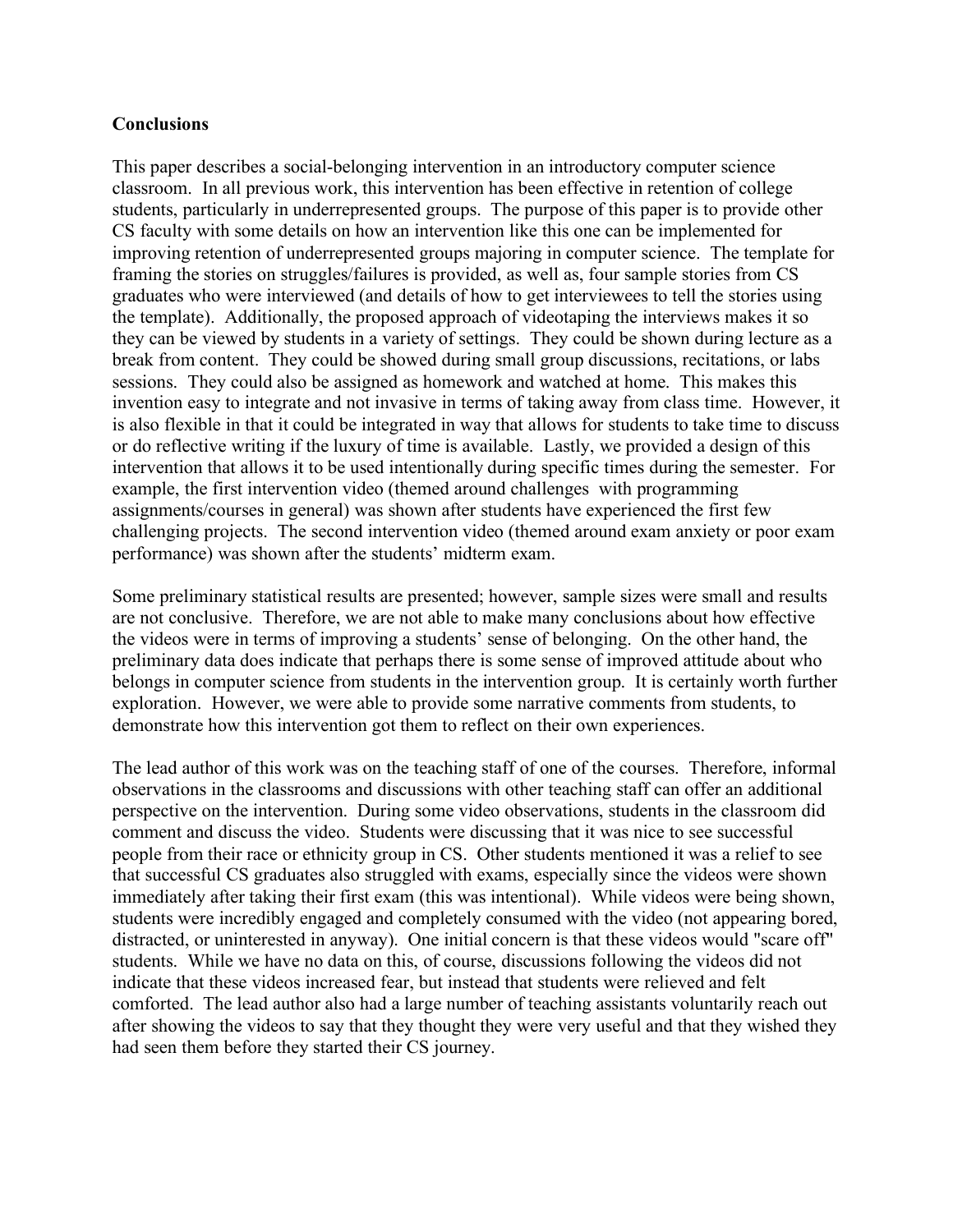#### **Future Work**

This initial implementation of this social-belong intervention was primarily used to understand how this type of intervention fits into the computer science classroom. Since this type of intervention is new, we chose to test during the summer term because there is more time and flexibility for experimentation. However, the summer term comes with its own limitations, such as having a smaller percentage of students who are meeting IRB age requirements. Therefore, our next step will be to do a follow up study during the regular academic terms in the authors' own classes. This will likely lend itself to higher participation among students (in our experience, having the author as the instructor is enough incentive for participation), and give us better data on how this type of intervention is working.

After the first iteration of testing out this intervention, we are running the experiment in a course for two consecutive terms taught by the same instructor. This allows us to better control which students have experience the intervention and which students are part of the control group. This second iteration will have a much larger sample size because it eliminated the issues with the IRB age restriction and lack of incentive.

#### **Acknowledgements**

The authors would like to thank the instructors of these courses, [...] and [...] for their cooperation and support of this study. We would also like to thank the 41 teaching assistants and section leaders who helped distribute materials and did all the video showings. Lastly, we would like to thank the 371 students who were enrolled in the course and participated in the study. There were many rich discussions about the topics in these videos that cannot be captured by data or summarized in a paper.

# **References**

- Beilock, S. L. (2008). Math performance in stressful situations. *Current directions in psychological science, 17*(5), 339-343.
- Beilock, S. L., & Willingham, D. T. (2014). Math Anxiety: Can Teachers Help Students Reduce It? Ask the Cognitive Scientist. *American educator, 38*(2), 28.
- Bizot, S. Z. a. B. (2016). Generation CS Continues to Produce Record Undergrad
- Enrollment; Graduate Degree Production Rises at both Master's

and Doctoral Levels. *Taulbee Survey, 29*(5).

- Claro, S., Paunesku, D., & Dweck, C. S. (2016). Growth mindset tempers the effects of poverty on academic achievement. *Proceedings of the National Academy of Sciences, 113*(31), 8664-8668.
- Dweck, C. S. (1975). The role of expectations and attributions in the alleviation of learned helplessness. *Journal of personality and social psychology, 31*(4), 674.
- Hong, Y.-y., Chiu, C.-y., Dweck, C. S., Lin, D. M.-S., & Wan, W. (1999). Implicit theories, attributions, and coping: A meaning system approach. *Journal of personality and social psychology, 77*(3), 588.